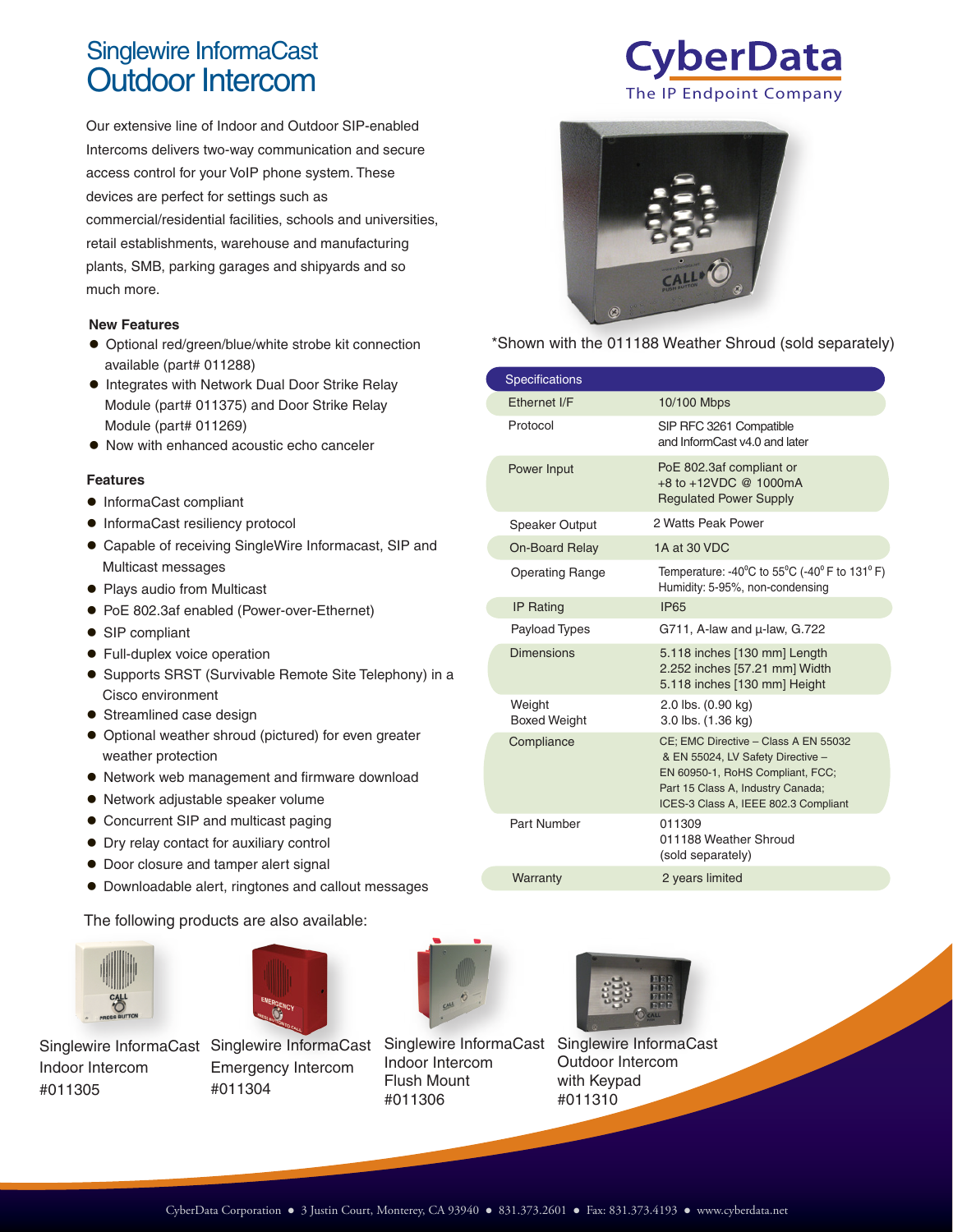## Outdoor Intercom Singlewire InformaCast